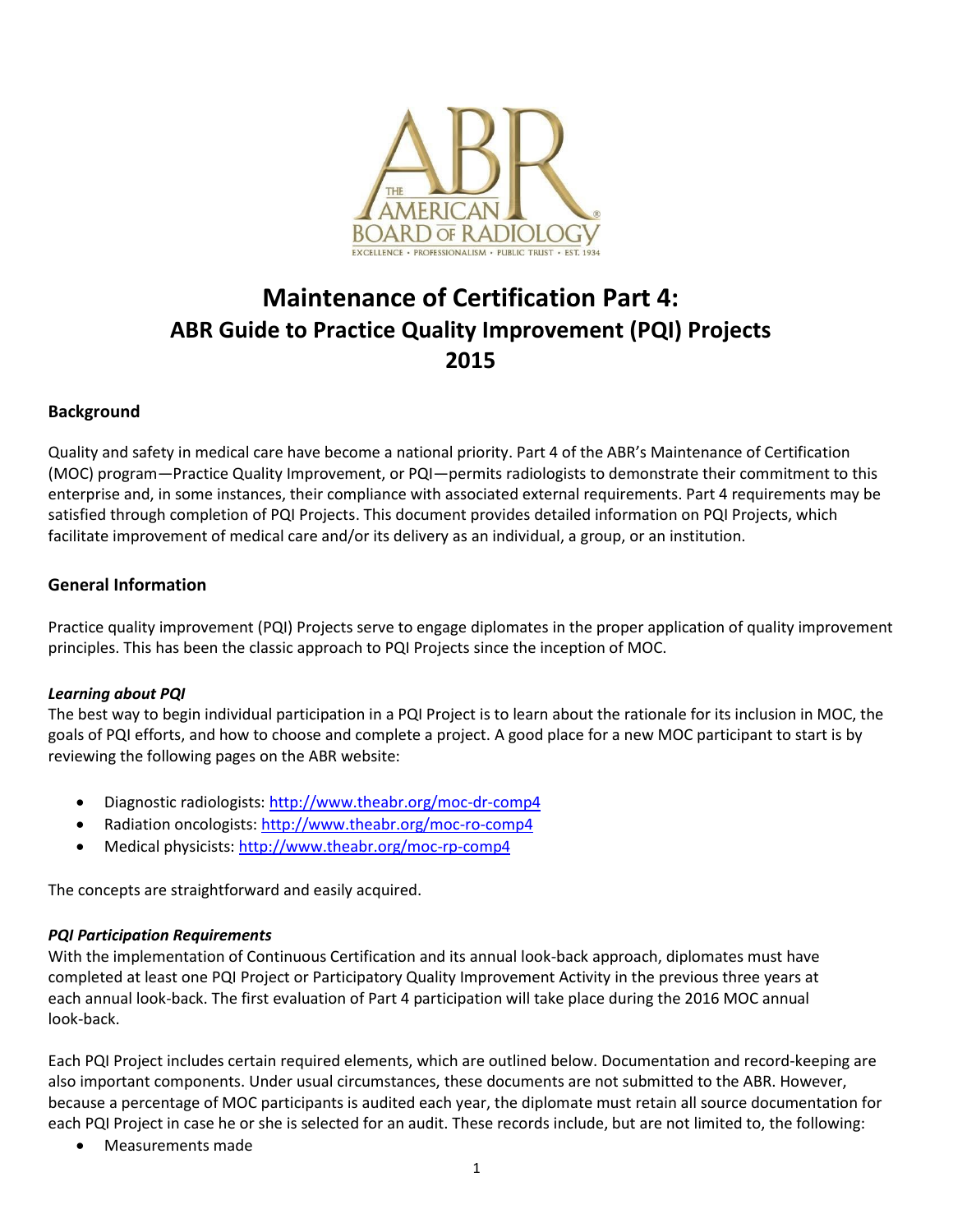- Data analysis performed and conclusions reached
- Action plans for practice improvements implemented
- A final paragraph of narrative self-reflection on the impact of the project, written after completion

# *PQI Projects and the PDSA Process*

PDSA stands for "Plan–Do–Study–Act," a four-step process commonly used for continuous quality improvement. This simple but powerful tool may serve as the basis for an action-oriented iterative process by linking multiple PDSA cycles repeated in sequence. An initial cycle is performed to obtain baseline data, followed by subsequent cycles applied to assess the effects of quality improvement initiatives. PQI Project participants should be familiar with this process.



**PLAN.** Identify an area of your practice judged to be in need of improvement and devise a measure to assess the degree of need. Then develop a plan to implement the measure and obtain the required data. Finally, set a target or goal to be reached for the measure.

**DO.** Set your plan in motion and collect data.

**STUDY**. Determine how well your measure compared to the desired goal. Explore root causes for lacking goal achievement.

**ACT.** Consider what can be done to address the root causes and develop an improvement plan to implement in the next PDSA cycle.

After implementing your improvement plan, begin another PDSA cycle to assess the degree of any gain achieved. The cycle can be used continuously until you reach the goal, or employed intermittently to document the stability of any gain achieved. More detailed PDSA information is given in the specific sections to follow, with generic templates that can be used as step-by-step guides in completing your projects.

# *PQI Participation Choices*

To give diplomates PQI Project opportunities that best suit their particular needs and practice situations, the ABR has developed three different pathways for participation:

- **Individual PQI Projects** *(see page 3)*
- **Group PQI Projects** *(see page 5)*
- **Institutional/Organizational PQI Projects** *(see page 7)*

The following sections provide the details of these choices and instructions for fulfilling the requirements of each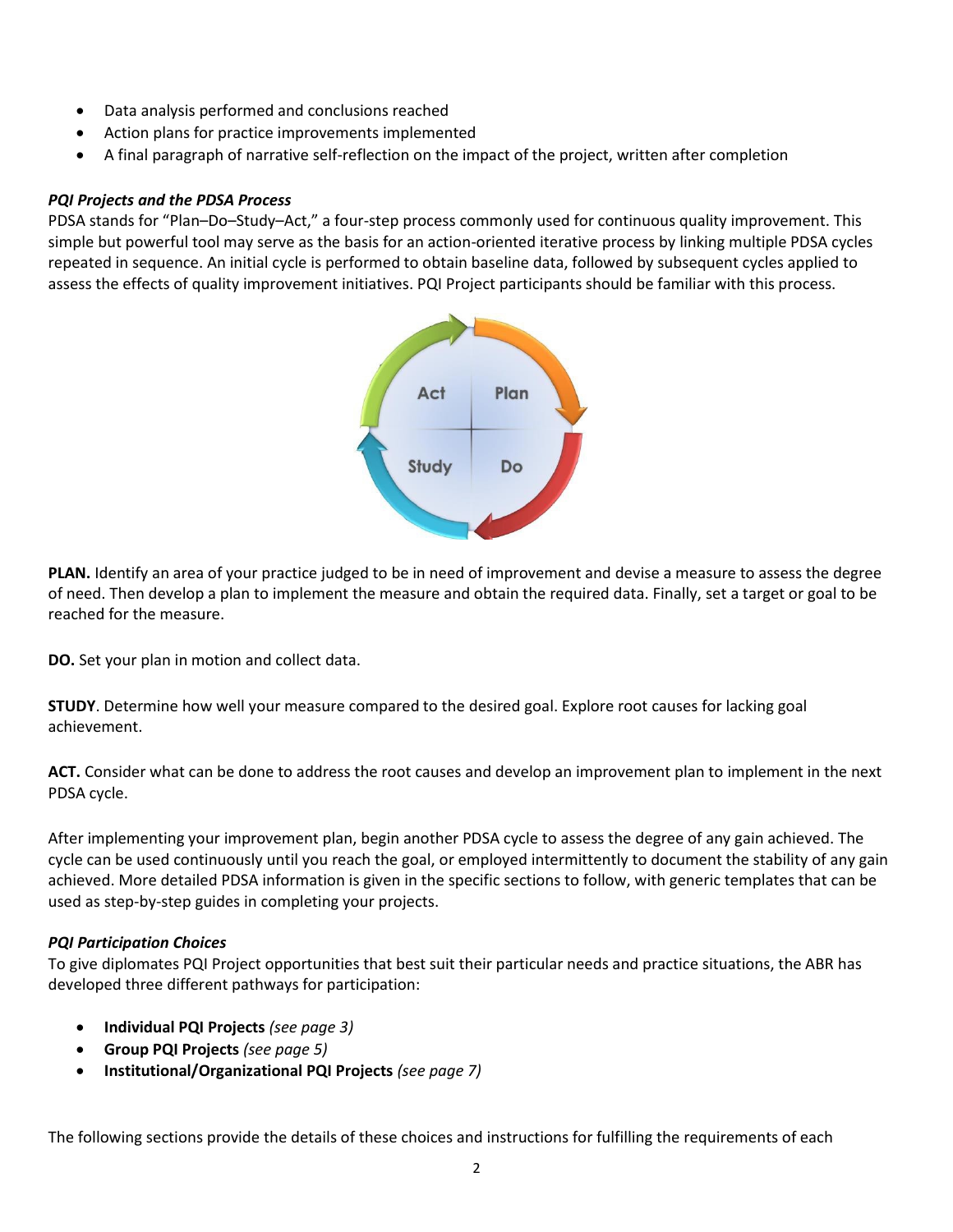pathway.

# **Participating as an Individual: Part 4 Standards for Individual PQI Projects**

In some practice settings, diplomates may not have colleagues with the similar Part 4 interests necessary to perform PQI Projects as a group, or diplomates may have subspecialty PQI requirements that are not shared by practice associates. In these and other situations, individual PQI participation is appropriate.

## *Getting to Work: Performing an Individual PQI Project*

PQI Projects may be selected from a variety of existing projects sponsored by national organizations and societies or selfdesigned by the diplomate.

- *Sponsored PQI Projects, including registries,* are preferred for use in MOC by either individuals or groups. The ABR has approved these projects for its diplomates to use, and they are listed on the ABR website. They have standardized formats and offer project-specific templates to be followed throughout their completion. Such projects often address significant, common radiological care issues, and participation may aid in improving not only the diplomate's own practice, but also in understanding the impact of quality improvement efforts on a national level.
- *Self-Designed Projects* are best suited for individual PQI participants. These are conceived and formatted by the diplomate to fulfill a perceived or documented quality issue in his or her practice. Such projects do not require approval for use; however, certain constructs in the design and execution of the project must be observed (as specified below), and documentation with record-keeping is required in case they are needed for an audit.
- *Designing Your Own PQI Project.* A number of elements should be considered when selecting a suitable topic and performing a self-designed PQI Project. The following presents a step-by-step process for project selection, development, and completion—the **"Plan-Do-Study-Act" cycle**—which is followed until the project is concluded.

# *BASELINE PDSA CYCLE (Cycle #1)*

**PLAN.** This first step involves selecting a project area of interest (topic) relevant to your practice that you would like to improve and that is amenable to repeated measurement. In doing so, it is often helpful to evaluate your practice in the light of the six Institute of Medicine Quality Aims: What about your practice could be made safer, timelier, more efficient, more effective, more patient centered, or more equitable? You should choose a topic that has the potential to make an improvement. Because the purpose of PQI is to address and improve real issues in your practice, performance topics that do not present challenges or perceived gaps in practice are not appropriate for PQI Projects.

Your next task is to devise an appropriate measure to gauge the issue you have selected. After you adopt a measurement, set a target level of performance desired in your practice. It is also helpful to predict what you believe your measure will show when applied to your practice. If you predict that your goal will be met on initial measurement, then this is likely not a suitable topic, and you should choose another one.

## Examples include the following:

- *Area of Interest (Topic):* "Time Out" at Interventional Radiology Procedures
- *Quality Question:* In my practice, in what percentage of interventional radiology procedures was a "time out" performed?
- *Measurement to Be Taken*: Number of procedures in which a "time out"occurred/total number of interventional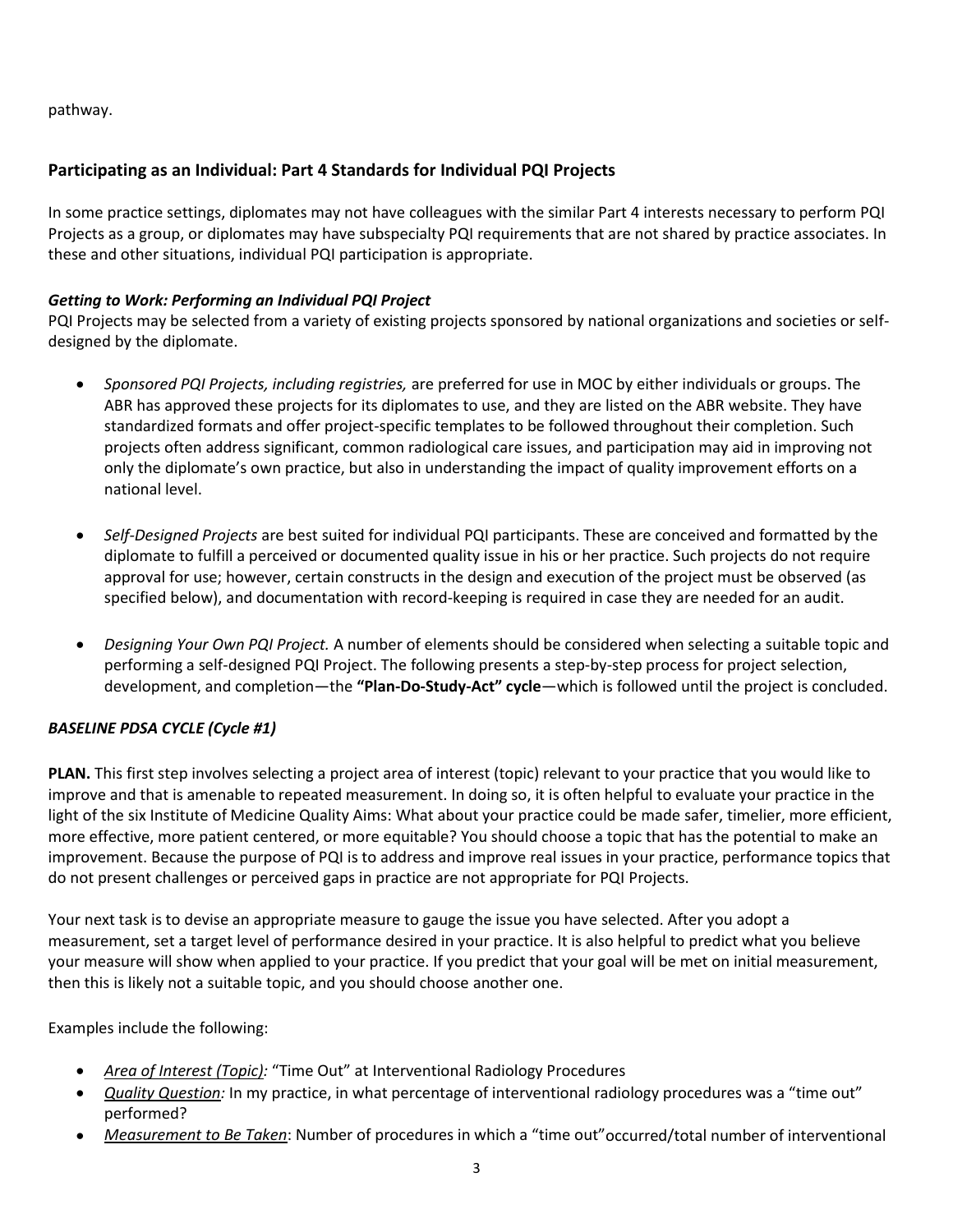radiology procedures x 100%.

- *Desired Target Level (Goal) of Performance*: "Time out" before beginning a procedure occurs in 100% of cases.
- *Baseline Measurement Prediction*: I believe that, upon initial measurement, "time out" before beginning of procedure will have occurred in 70% of cases.

Devise a plan or process for collecting the data.

**DO**. Put your plan into action, making baseline measurements in an unbiased manner and for an appropriate number of cases/data points. Collect your data.

**STUDY.** Analyze your baseline data and compare the data with both the predicted result and the desired performance target. Summarize your conclusions and what you have learned. One of two results will be pertinent:

- If the results *did not* meet your performance target, determine the factors to which you attribute the result and examine all potential root causes *(then proceed to Step IV, ACT).*
- If, unexpectedly, the results *did* meet the performance target, institute a plan to sustain the gain and remeasure at appropriate intervals. *Then you must attest to project completion on myABR*.

**ACT**. Devise a plan for performance improvement that addresses the perceived root causes for not achieving the performance target. Implement your improvement plan before re-measurement.

# *POST-IMPROVEMENT PLAN PDSA CYCLE (CYCLE #2)*

After implementing the improvement plan, repeat the PDSA cycle by:

- making a new set of measurements in an appropriate number of cases/data points;
- analyzing the re-measurement data; and
- determining whether the project goal has been met or whether additional action is needed. The PDSA cycle can be repeated until the goal is met, or until an endpoint is otherwise determined.

After you have reached your goal, make the improved process a standard practice. Measuring the improved process intermittently through a PDSA cycle can help ensure that the gain will be sustained.

# *Self-reflection*

When you complete your project, you must prepare a short paragraph of self-reflection, stating the way(s) in which the project positively impacted your practice and/or your patients.

## *ABR Individual PQI Project Template*

To assist individual participants in following and documenting the required process, the ABR has composed an optional digital template [\(PQI Project Recording Template for Individuals\), w](http://www.theabr.org/sites/all/themes/abr-media/doc/PQI_Recording_Template_Individual.doc)hich may be used in completing PQI Projects. Societysponsored PQI Projects generally provide templates to be used in completing the projects. If not, the ABR template may be used as appropriate.

## *Fulfilling the MOC PQI Requirements*

Don't forget that you must attest to completing your PQI Project in myABR.

# **Participating as a Group of Diplomates: Part 4 Standards for Group PQI**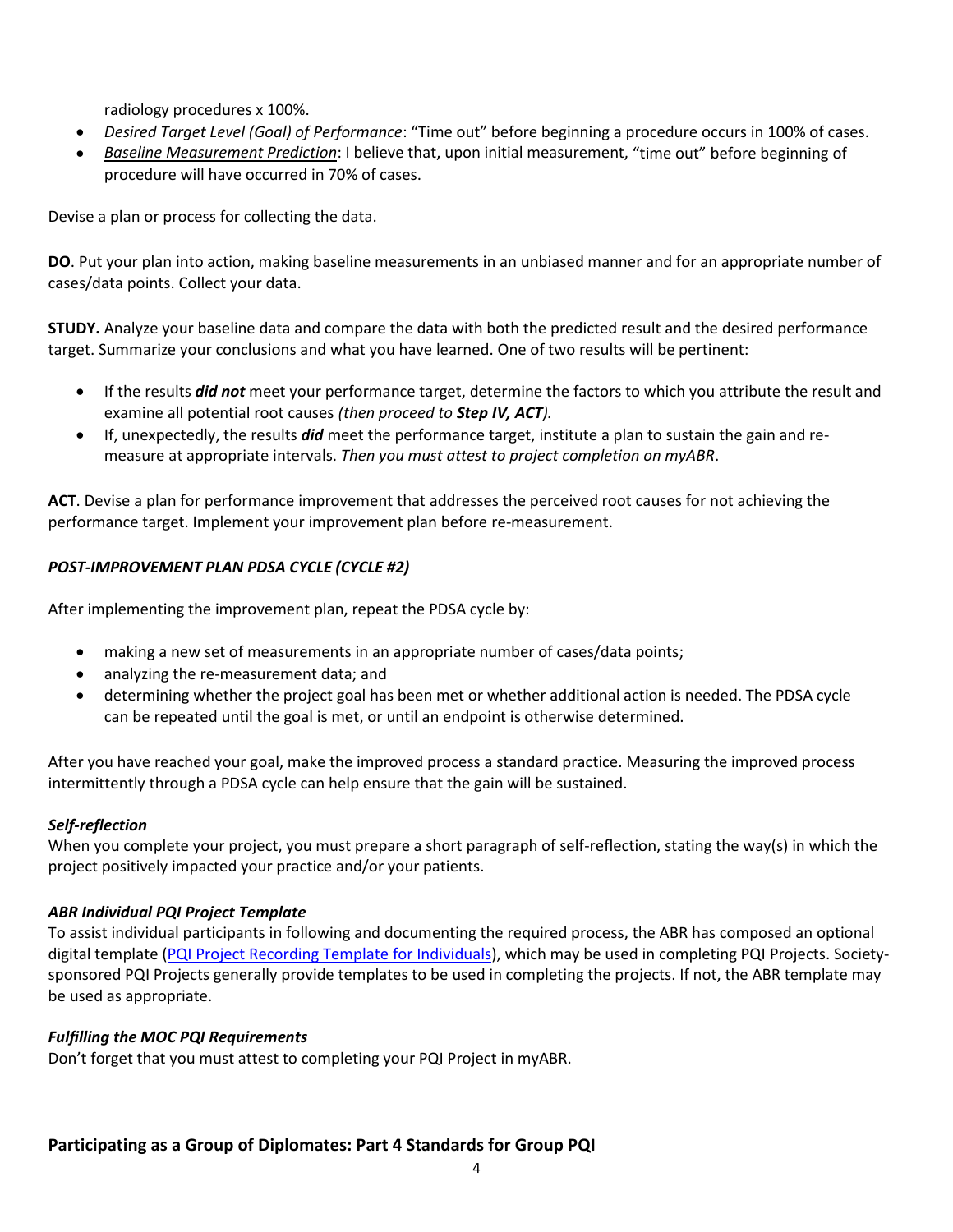In response to requests from a number of practices to complete quality improvement initiatives as a group or groups of diplomates within a practice, the ABR created a special category of MOC Part 4 participation. Group participation in PQI is an important option because its scale is well suited to address systems-based problems. Thus, it holds tremendous potential as a multiplier of MOC's power to advance healthcare quality and safety. Group participation can also be more convenient and manageable for administrative purposes (see [www.theabr.org/moc-team-tracker\)](http://www.theabr.org/moc-team-tracker).

#### *What Constitutes a Group?*

The ABR understands that a wide variety of group practice settings must be recognized and accommodated. Thus, for purposes of Group PQI Project participation, the ABR has defined "group" as "two or more diagnostic radiologists, radiation oncologists, or medical physicists of the same or different disciplines, sharing a common central organizational structure, who work together to provide patient care, regardless of individual contractual affiliations or relationships. These diagnostic radiologists, radiation oncologists, or medical physicists may provide services at single or multiple facilities or locations in a variety of clinical settings, including hospitals, offices, or patient-imaging centers."

Because Group PQI may inadvertently distance some participants from an intimate, hands-on experience, certain project-level and diplomate-level standards must be applied to ensure meaningful participation.

## *Group PQI Process Standards*

A group participation quality improvement project shared among diagnostic radiologists, radiation oncologists, or medical physicists should have the potential to impact their individual practice behavior and/or system environments within the confines of their group practice. If a group of radiologists decides to participate in a systems-based PQI initiative, the following guidelines must be followed for all participants to receive PQI credit. These standards are intended to ensure meaningful participation of diplomates in group PQI.

One radiologist, radiation oncologist, or physicist who is participating in MOC must be identified as the project or team leader for the group project. This will facilitate organizing meetings; taking attendance and keeping minutes of meetings; and coordinating data collection, analysis and review, as well as improvement planning and implementation.

- Each participating radiologist's name must be documented, along with project title, project description, and the start and end dates for the project.
- Credit for individual participation in a Group PQI Project requires attendance at three or more group meetings (as described below for "Group-Designed Project Criteria"), with minutes taken and attendance documented for each participant. Such meetings are mandatory regardless of whether a society-sponsored project, registry, or group-designed project is employed.
- Each participant must have access to all project documentation, including meeting minutes and any additional relevant data, which will facilitate reporting to the ABR in the event of an audit.
- Each participant must fulfill meaningful participation requirements and, when a PQI Project is completed, prepare a short paragraph of self-reflection, stating the way(s) in which the project positively impacted his or her practice and/or patients.
- Final sign-off of the project leader is required before receiving ABR MOC Part 4 credit.
- Each radiologist participating in and completing the project will receive individual PQI credit from the ABR after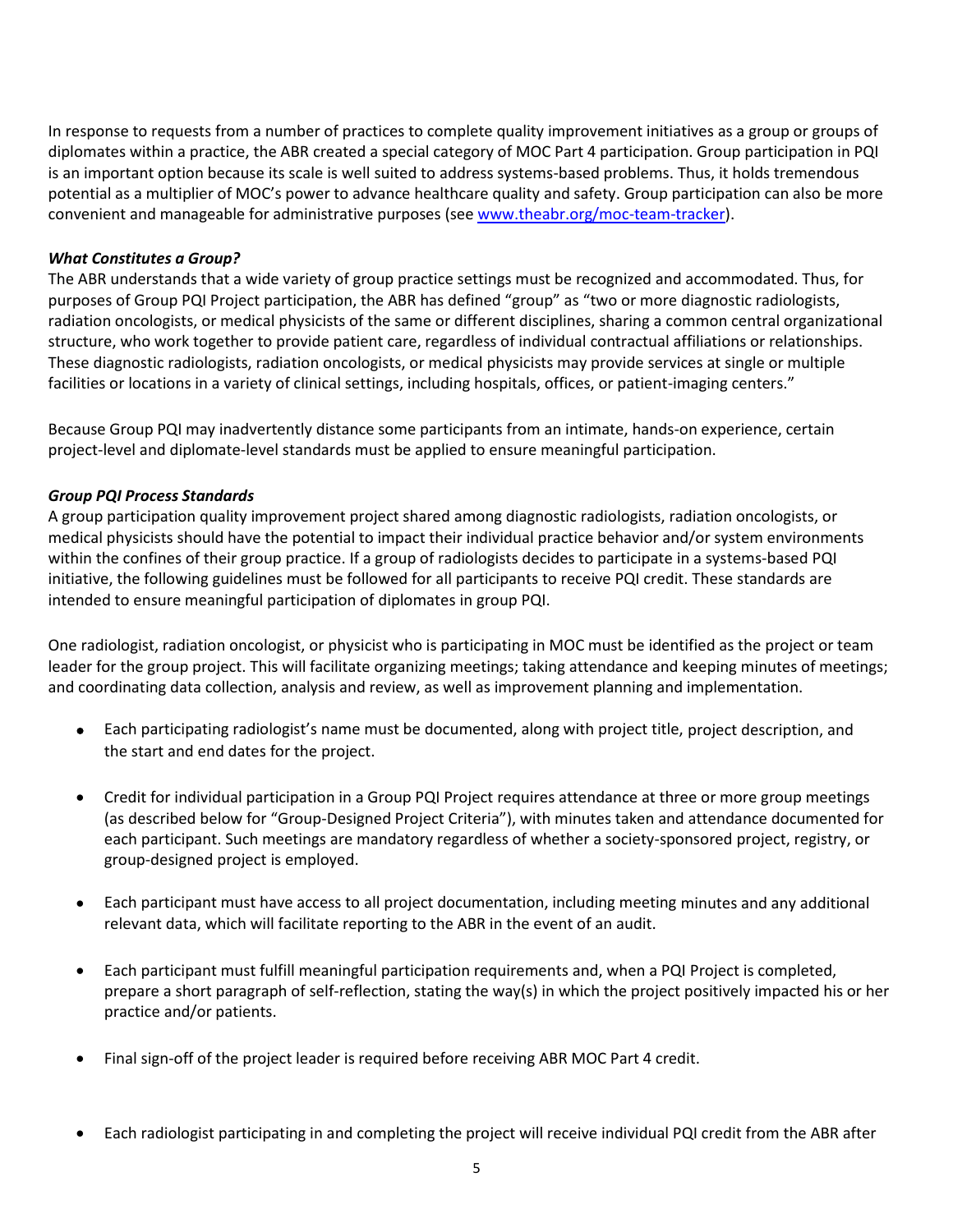an attestation is completed by the participant through his or her myABR account.

## *Group PQI Project Standards*

As with Individual PQI Projects, Group PQI Projects may be self-designed by the diplomates or selected from a variety of existing projects sponsored by national organizations and societies. However, for Group PQI, nationally endorsed projects that include measures directly related to patient care (outcome or process) are preferred. The goals and measures of any project should be relevant to each diplomate's practice, with the potential to improve care.

- *Society-sponsored, pre-approved PQI Projects*, *including registries*, as listed on the ABR website, may be appropriate if the group feels the project is relevant to its practice. The goals and metrics of these projects are specified in detail for each project. It is also acceptable to use such projects as a basis for designing a Group PQI initiative that is more pertinent to a particular group's clinical practice.
- *Group-Designed PQI Projects* are conceived and formatted by the group to address a quality or safety gap in the group's practice. Such projects do not require approval for use. However, certain constructs in the design and execution of the project must be observed, and the development process must be documented. The "Plan-Do-Study-Act" cycle, as described for Individual PQI Projects and as modified below for use by Group PQI efforts, must be followed. A major distinguishing feature of Group PQI, as compared to Individual PQI, is the requirement of group meetings to ensure meaningful engagement of participants in the process. Group meetings also promote productive interactions among the participants in performing quality measurements and assessments and implementing practice-improvement actions relevant to the system in which the participants practice.

## *Group-Designed Project Criteria*

## *BASELINE PDSA CYCLE (Cycle #1)*

#### **PLAN.** Identify project, metrics, and target *(Group PQI Meeting #1)*

Select a topic area in which your practice group would like to see your practice improve, and within it, decide on a systems-based challenge that is relevant to your practice. The purpose of PQI is to address and improve real issues in your practice; therefore, performance topics that do not present challenges or perceived gaps in practice are not appropriate as subjects for PQI Projects.

- Decide specifically what your practice group will measure to assess current performance and future improvement and create a data collection form to record the measurements (if one does not already exist).
- Determine an appropriate desired project target that will help in your evaluation after the project has been completed.
- Determine a prediction of what the baseline measurement result will be to help align perception with reality during data analysis.

#### **DO.** Data collection.

Make a baseline measurement in an appropriate number of cases drawn in an unbiased manner.

#### **STUDY.** Data Analysis *(Group PQI Meeting #2)*

Your practice group comes together to review and analyze the baseline data collected to date, discuss the implications of results for the practice, and determine the perceived root causes for not meeting the performance measurement target/goal. Compare the results with the predicted measurement results.